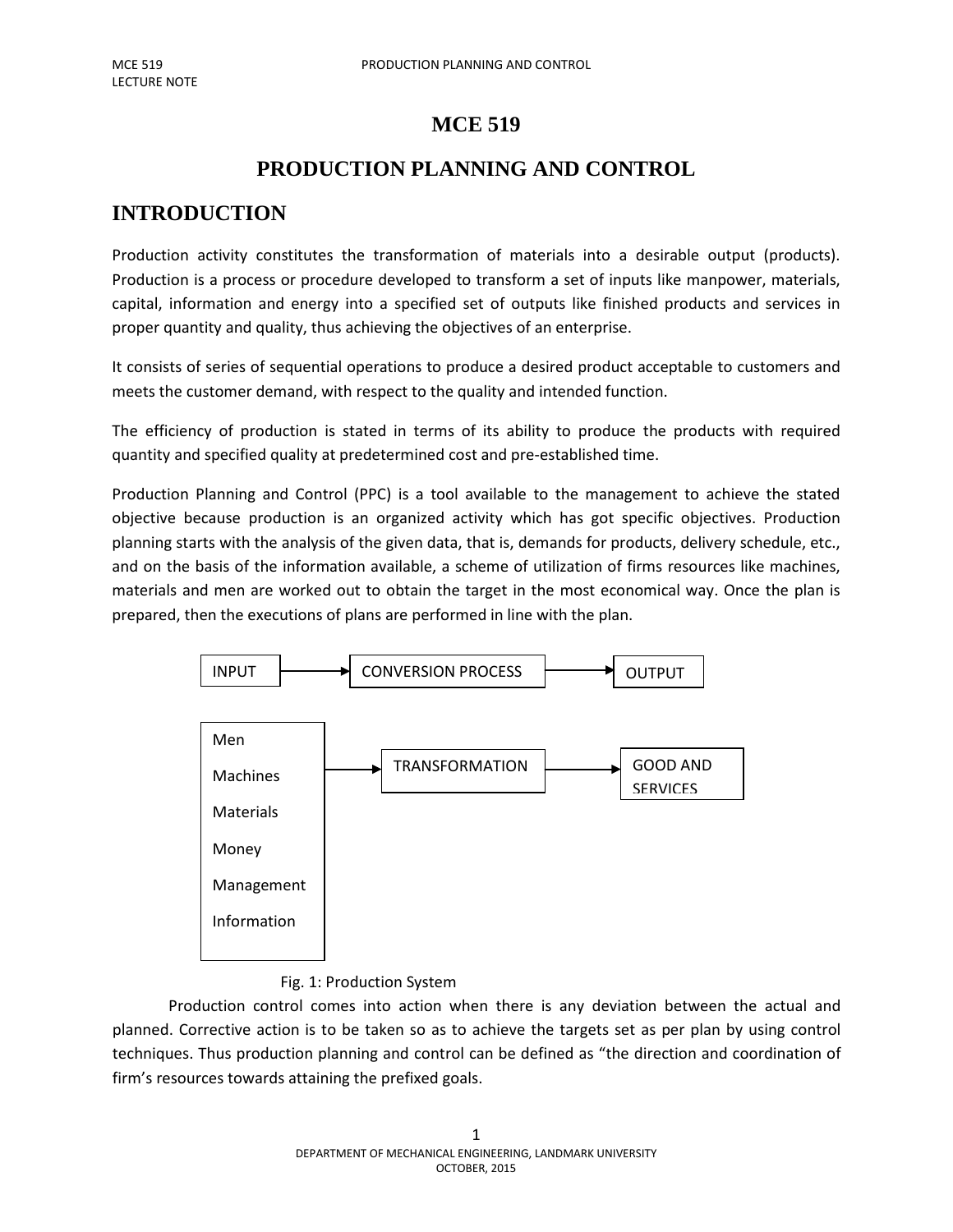PPC helps to achieve uninterrupted flow of materials through production line by making available the materials at the right time and required quantity.

#### **PRODUCTION PLANNING AND PRODUCTION CONTROL**

#### **Production planning**

Production Planning is a pre-production activity. It is the pre-determination of manufacturing requirements such as manpower, materials, machines and manufacturing process.

Ray Wild defines "Production planning is the determination, acquisition and arrangement of all facilities necessary for future production of products. It represents the design of production system. Apart from planning the resources, it is going to organize the production.

Based on the estimated demand for company's products, it is going to establish the production programme to meet the targets set using the various resources.

#### **Production Control**

It is not possible to achieve 100 per cent production as per the plan, in spite of planning to the minute details. Some factors are responsible for this. They include:

- i. Non-availability of materials (due to shortage etc)
- ii. Plant, equipment and machine breakdown
- iii. Changes in demand and rush orders
- iv. Absenteeism of workers
- v. Lack of coordination and communication between various functional areas of business.

Hence, peradventure there is any deviation between actual and planned production, the control function comes into action. Production control through control mechanism tries to take corrective action to match the planned and actual production. Thus production control reviews the progress of the work, and takes corrective steps in order to ensure that programmed production takes place. The essential steps in control activity are:

- i. Initiating the production
- ii. Progressing
- iii. Corrective action based upon the feedback and reporting back to the production planning.

Production system can be compared to the nervous system with PPC as a brain.

## **OBJECTIVES OF PPC**

- 1. Systematic planning of production activities to achieve the highest efficiency in production of goods and services.
- 2. To organize the production facilities like machines, men, etc., to achieve stated production objectives with respect to quantity and quality time and cost.
- 3. Optimum scheduling of resources.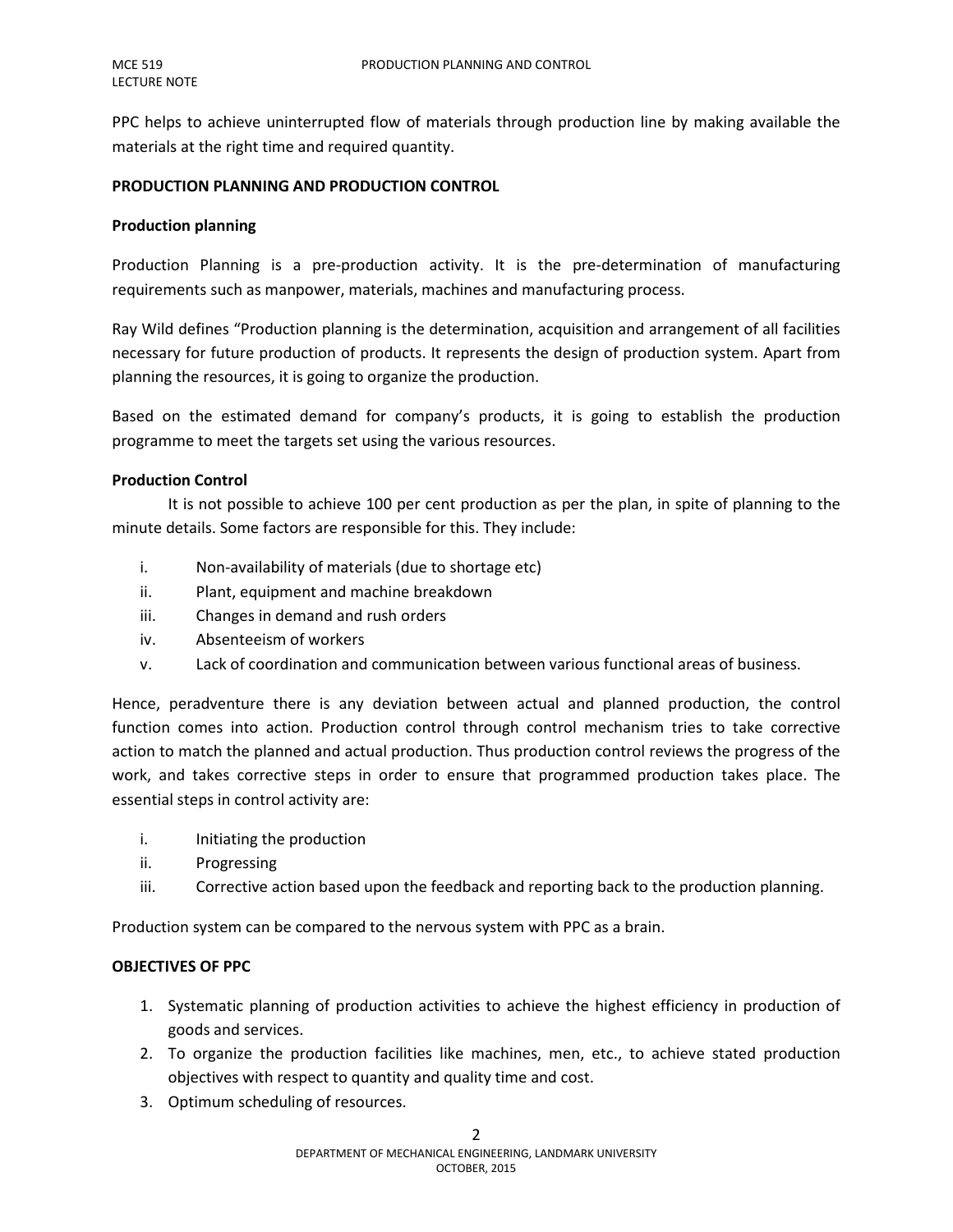- 4. Coordinate with other departments relating to production to achieve regular balanced and uninterrupted production flow.
- 5. To conform to delivery commitments.
- 6. Materials planning and control.
- 7. To be able to make adjustments due to changes in demand and rush orders.

#### **IMPORTANCE OF PPC**

- 1. It helps to accelerate the productivity of goods.
- 2. It minimizes the idleness of men and machines.
- 3. It optimizes the number of setups required.
- 4. It keeps in process inventories at a satisfactory level.
- 5. It reduces material handling and storage costs.
- 6. It serves to co-ordinate the activities of a plant.
- 7. It helps to meet the needs of change in demands due to trend, cyclical and seasonal factors.
- 8. It helps to take care of variety of uncertainties such as emergency order, breakdown, material shortages and various other contingencies.

## **COMPARISON BETWEEN PRODUCTION PLANNING AND PRODUCTION CONTROL**

- 1. Production planning is a pre-production activity whereas production control will be in action when production activity begins.
- 2. Production planning involves the collection, maintenance and analysis of data with respect to some standards, materials and their specification, machines and their process capabilities whereas control is concerned with communication of their information and producing reports like output reports, productivity, rejection rate etc.
- 3. Planning is useful to anticipate the problems and devising remedial measure in case the problem arises while control involves in taking corrective steps in case of error to match actual performance against the planned performance.
- 4. Planning is a centralized activity and includes functions like material control, tool control, process planning and control whereas control is a widespread activity and includes functions such as dispatching, programming and inspection, etc.
- 5. Planning sees that all the necessary resources are available to make the production at right quality and time whereas control keeps track of the activities and sees whether everything is going as per schedule or not.

## **INFORMATION REQUIREMENT OF PPC**

The effectiveness of production planning and control on a greater extent has to do with the accuracy of the information it receives from other departments. Listed below are the vital information required for a successful PPC function in an organization.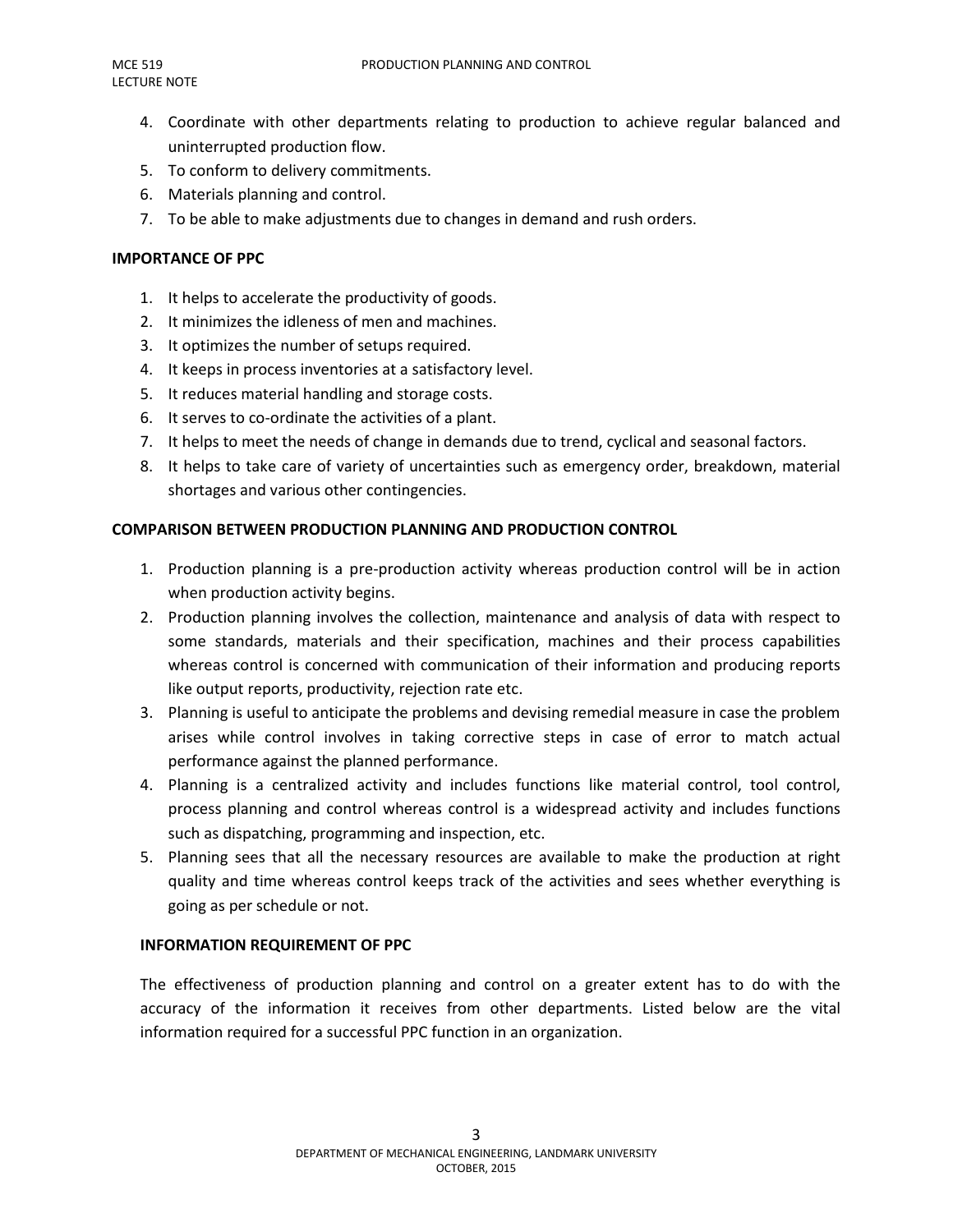#### **Table 1: Information Required for PPC**

| <b>Information Required</b>                                                                                                                                                 | <b>Sources of Information</b>                                                                                       | Department Responsible for               |
|-----------------------------------------------------------------------------------------------------------------------------------------------------------------------------|---------------------------------------------------------------------------------------------------------------------|------------------------------------------|
|                                                                                                                                                                             |                                                                                                                     | <b>Information</b>                       |
| Production programme<br>Quantity<br>be<br>to<br>produced<br>Delivery date<br>different<br>Variety and<br>models<br>and<br>special<br>features                               | The sales order or the order<br>accepted<br>by the marketing<br>department.                                         | Marketing department                     |
| Quality standard specifications<br>and tolerances                                                                                                                           | Engineering<br>design<br><b>or</b><br>department who translate the<br>customers'<br>needs<br>into<br>specification. | Engineering<br>purchase<br>and<br>stores |
| <b>Production materials</b><br>Types of materials<br>Quality and quantity<br>Procurement lead time<br>Stock position                                                        | Drawing And Bill Of Materials<br>(B.O.M), Material stock cards                                                      | PPC                                      |
| <b>Toolings</b>                                                                                                                                                             | Standard and special toolings                                                                                       | PPC department                           |
| Operational details<br>Sequence of operations<br>Process capability of machines<br>and equipment<br>Jigs and fixtures needed<br>Cutting parameters or process<br>parameters | Process sheets<br>Load charts<br>Process capability studies                                                         | Industrial engineering                   |
| Standard time for operation and<br>set up time                                                                                                                              | Work measurement data                                                                                               | <b>PPC</b>                               |
| Starting and finishing dates                                                                                                                                                | Machine loads and schedule<br>charts                                                                                | Production                               |
| Progress of work (status<br>of<br>work)                                                                                                                                     | Production reports                                                                                                  | Production                               |

#### **PRODUCTION PROCEDURE**

Production procedure (cycle) starts with the customer and ends up with satisfying needs of the customer by delivering products. Production procedure consists of:

1. **Sales forecast**: The marketing or sales department after a critical analysis and research or survey comes out with details like acceptability of the product by customers or consumers' reactions to new modifications and designs. Based upon the analysis of the data, sales department prepares a sales forecast with breakdown of products and models as function of time periods. Detailed forecast is submitted to the management.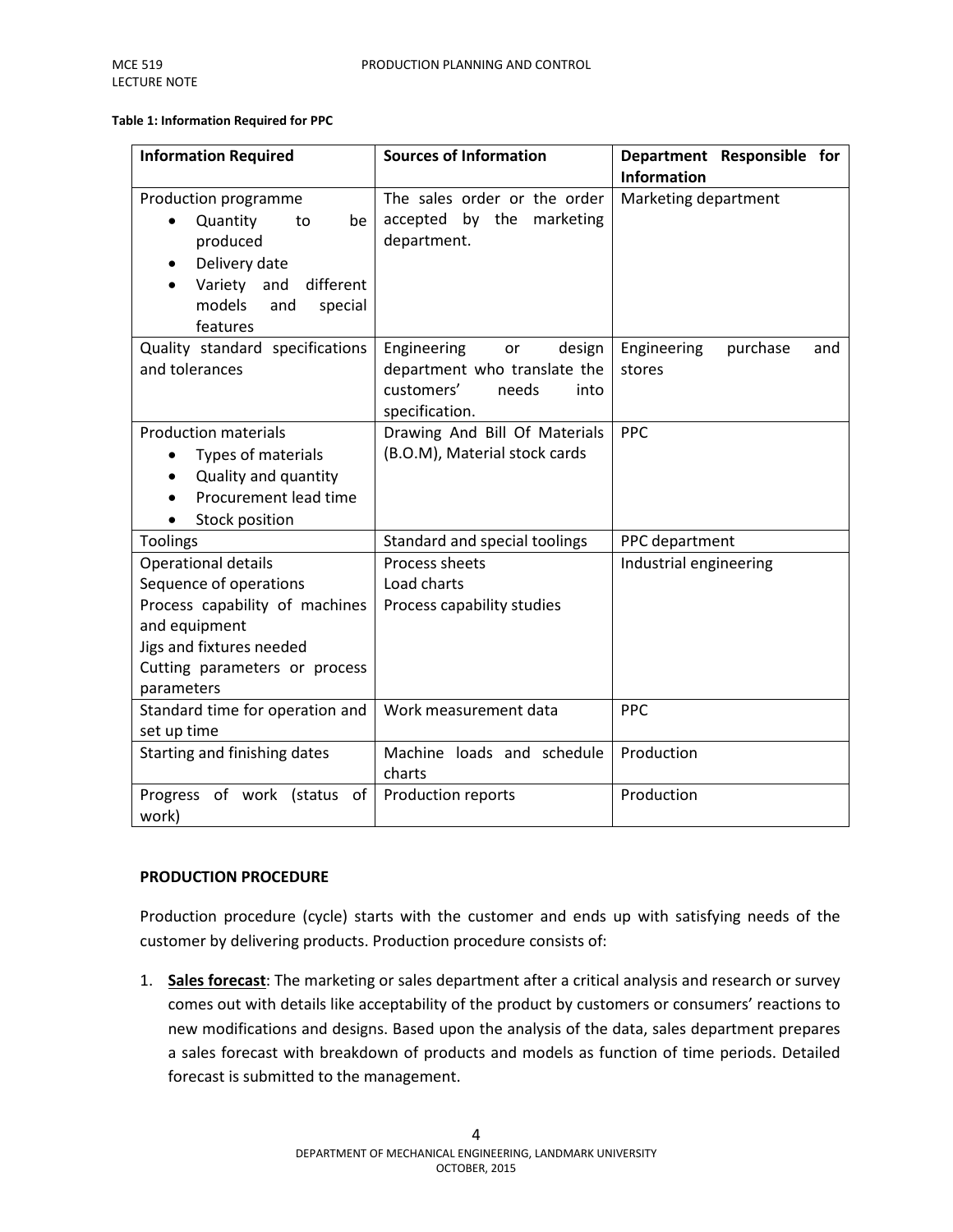- 2. Preparation of production budget: The production budget is prepared by the finance department in consultation with production department. The management reviews the forecast and budget to take decision regarding annual quantities to be produced.
- 3. **Engineering department to prepare details** : The department is instructed to prepare the drawing, B.O.M (Bills of Materials) specifications or to check and modify the existing ones.
- 4. Production planning activity: It begins as soon as the technical instruction is received from the engineering department. The production planning activity results in a schedule or time-table of production. The inventory levels are checked in order to initiate procurement activity of materials. Make or buy decision is made. The production planning section supplies the complete data on methods, process sheets, machine loading and production schedule to the dispatching section.
- 5. Dispatching: Detailed production orders are dispatched to the shop specifying what, how, when and where the operations are to be performed.
- 6. **Progressing** : Control action is exercised throughout the manufacturing period and progress is continuously compared with planned schedule so that suitable corrective steps are taken in case of difference between planned and actual production.
- 7. **Inspection**: Inspections are carried out and quality control ensures that the desired specifications are in conformance with the actual.
- 8. Evaluation: It is carried out after and before production so that corrective actions are devised to improve methods, down times and finally the management gets reports from both production and financial department.
- 9. The finished product is transferred to stock.
- 10. The product is finally delivered to the customer.

Hence, the production procedure requires the concerted and coordinated effort of all the functional departments of the organization.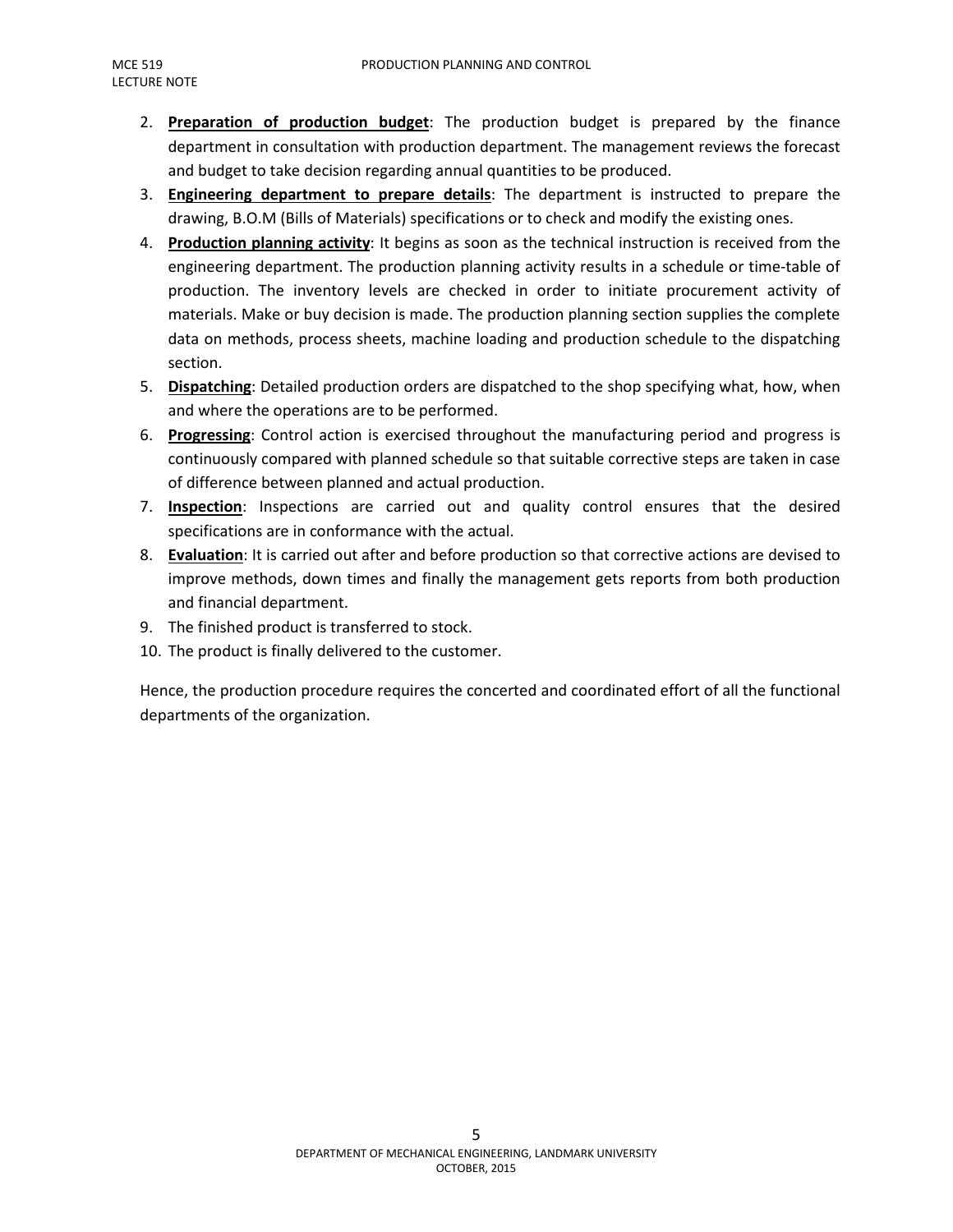

**Fig. 2: Production Procedure**

## **FUNCTIONS OF PPC**

The highest efficiency in production is obtained by manufacturing the required quantity of product, of the required quality, at the required time by the best and cheapest method. The main functions of PPC can be classified into ten categories.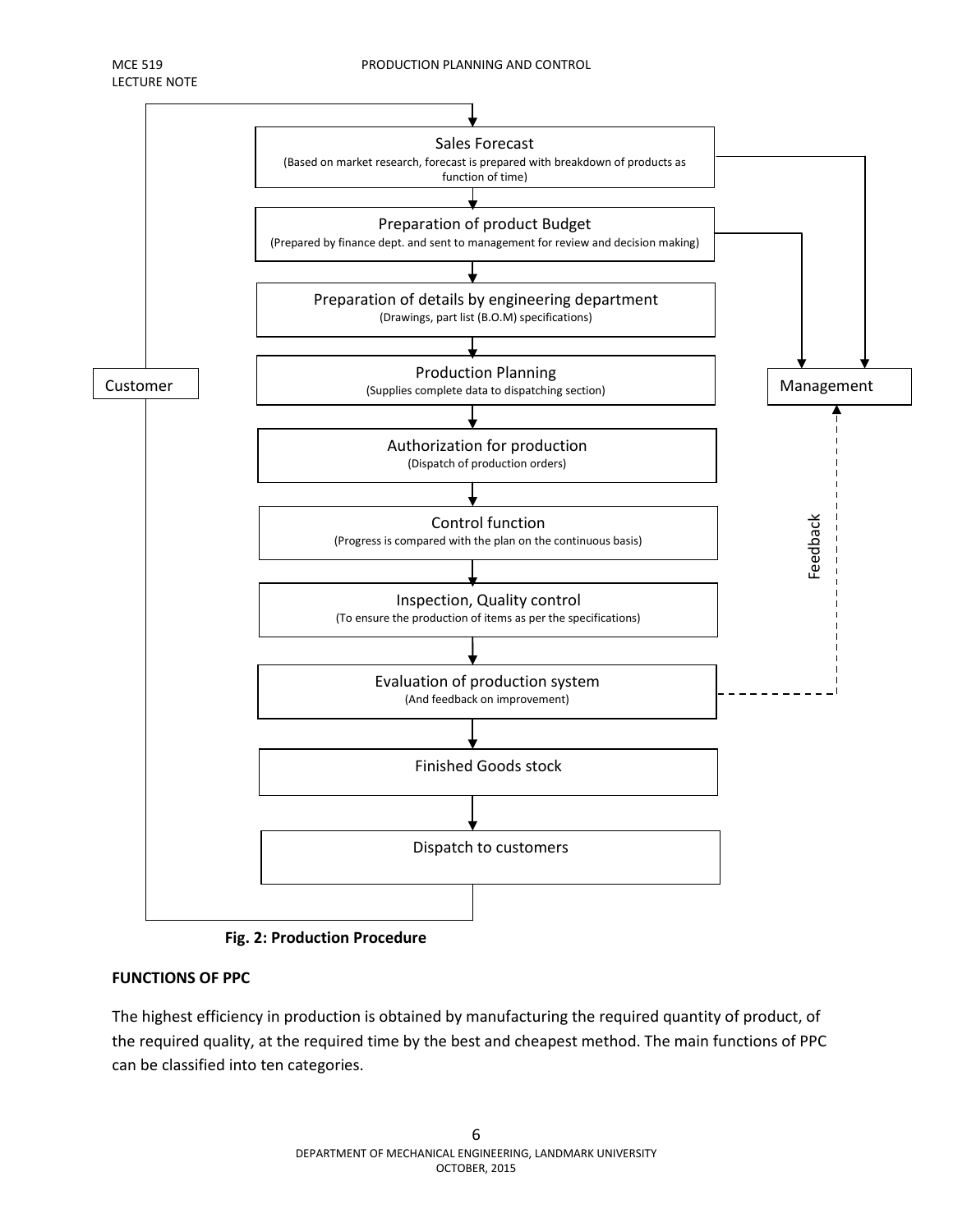- 1. **Materials:** Raw materials, as well as standard finished products or parts and semi-finished products must be available when required to ensure that each operation of production will start on time. Duties include the specification of materials (both with respect to dimensions and quality), quantities and availability; delivery dates, standardization and reduction of variety, procurement and inspection.
- 2. **Methods:** The purpose is to analyze possible methods to manufacture and to try to define the best methods compatible with a given set of circumstances and facilities. This analysis covers with the general study and the selection of production processes and the detailed development and specification of methods of application. It results in determining the sequence of operations and the division of the product into assemblies and sub-assemblies, modified by the limitations of existing layout and work flow.
- 3. **Machines and equipment:** Methods of manufacture have to be related to available production facilities, coupled with a detailed study of equipment replacement policy. Maintenance policy, procedure and schedules are also functions connected with managerial responsibility for equipment. The duties include the analysis of facilities and making their availability with minimum down time because of breakdowns.
- 4. **Routing:** Once the overall methods and sequence of operations have been laid down, each stage in production is broken down to define each operation in detail, after which the issue of production orders can be planned. Routing prescribes the flow of work in the plant and is related to considerations of layout of temporary storage location for raw materials and components and of material handling systems. It is a fundamental production function on which all subsequent planning is based.
- 5. **Estimating:** When productions orders and detailed operation sheets available with specification feeds, speeds and use of auxiliary attachments and methods, the operation time can be worked out, that is, estimated. This function involves the extensive use of operation analysis in conjunction with methods and routing as well as work measurement in order to set up performance standards such as operation time.
- 6. **Scheduling:** It is planning the time element of production, that is, prior determination of work to be done. It consists of the starting and completion times for the various operations to be performed. In other words, scheduling function determines when an operation is to be performed or when work is to be completed, the difference lies in the details of the scheduling procedure. To work out effectively, the scheduling as a part of production control function, determines the time when each operation is called for on the route sheet which is to be done on the specified machine in order to meet the desired delivery dates. Good control functions directs not only the time that each particular operation should start but also indicates the progress of each manufacturing part, the amount of work ahead of each machine, and availability of each machine for the assignment.
- 7. **Dispatching:** It is the part of production control that translates the paper-work into actual production. Dispatching function proceeds in accordance with the details worked out under routing and scheduling functions. Dispatching authorizes the start of the production operations by releasing materials, components, tools, fixtures and instruction sheets to the operator and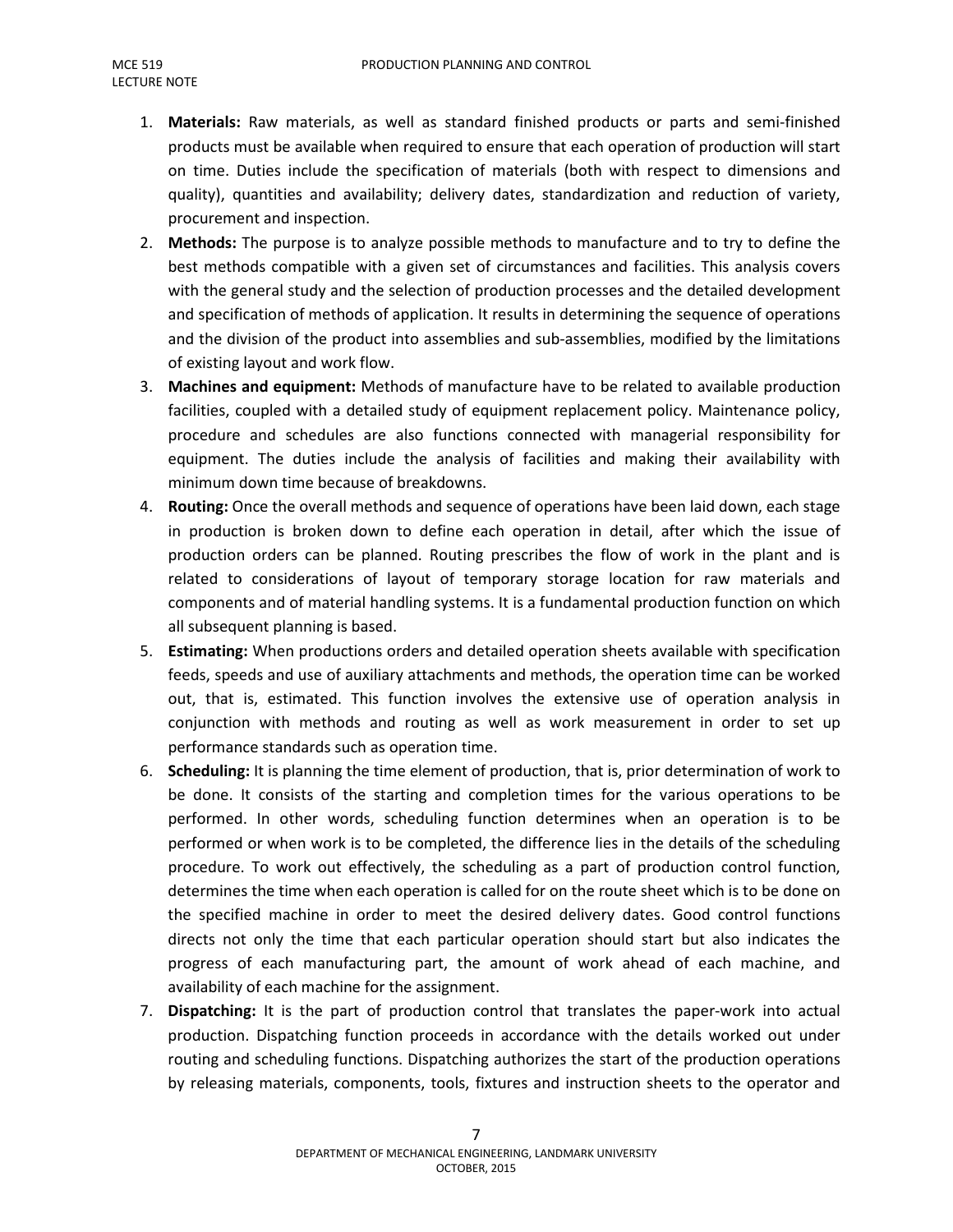ensures that material movement is carried out according to the planning routing sheets and schedules.

Dispatching implies the issuance or work orders. These work orders represent authority to produce. These orders contain the following information:

- The name of the product;
- The name of the part to be produced, sub-assembly or final assembly;
- The order number;
- The quantity to be produced;
- Descriptions and numbers of the operations required and their sequence;
- The department involved in each operations;
- The tools required for particular operation and
- Machines involved in each operation and starting dates for the operations.
- 8. **Expediting:** This control tool is the executive arm that keeps a close watch on the progress of the work expediting or follow up or progress. This function is designed to keep track of the work effort. The aim is to ensure that what is intended and planned is being implemented. Progressing function can be divided into three parts, i.e., follow-up of materials, follow-up of work-in-process and follow-up of assembly. It consists in reporting production data and investigating variances from predetermined time schedules. The main idea is to keep close liaison with scheduling in order to provide efficient feedback and prompt review of targets and schedules. The duties include the identification of bottlenecks and delays and interruption which may disrupt the production schedule; to devise action plans (remedies) for correcting the errors; and to see that the production rate is in line with schedule.
- 9. **Inspection:** It helps to do correct evaluation. It involves the quality control of the products looking into the methods and machines used in the production. It brings out the limitations of processes, methods and man-powers used in which these limitations can form a base for future investigations in evaluating with the view to improving production methods or indicating the cost implications of quality at the design stage. This is very much useful for the evaluation phase.
- 10. **Evaluating:** It is an essential link between control and future planning. It provides a feedback mechanism on a longer term basis so that past experience can be evaluated with the view to improving utilization of methods and facilities.

## **MANUFACURING METHODS AND PPC**

#### **Job production – Functions of PPC**

- i. Materials are purchased on receipt of the order.
- ii. Standard tools are stocked and special tools are either made in house or purchased from outside.
- iii. Process planning activity normally does not exist. Based upon drawings and specification, supervisor decides the work methods, fixes up the machines and estimates time for completion of the operation.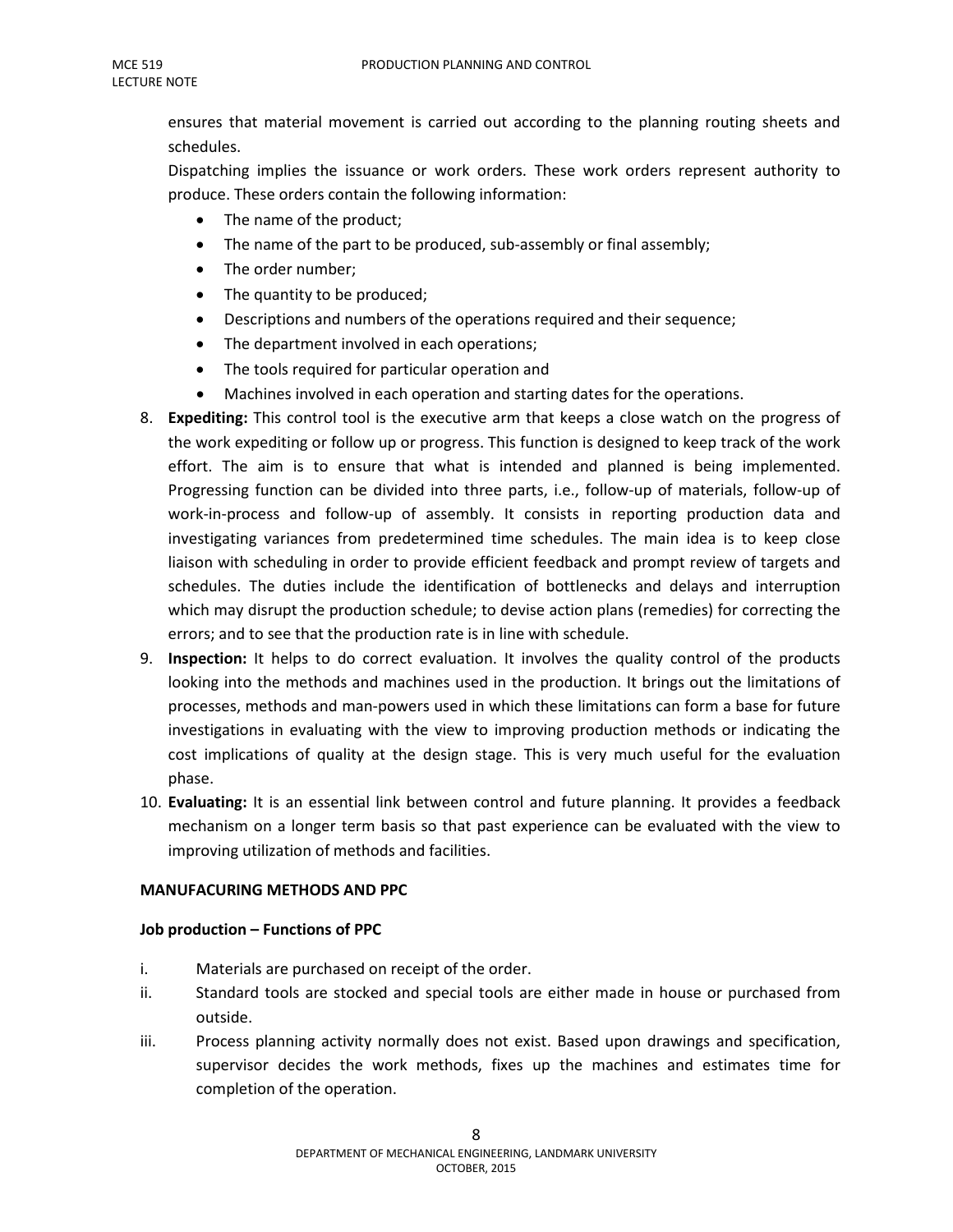- iv. Schedule is prepared to mark the beginning and finish of each activity. The day-to-day scheduling is at the discretion of the supervisor.
- v. Progressing is through the meeting with the supervisors.

## **Batch production- Functions of PPC**

Functions are more complex.

- i. Materials control and tools control are more important and systematic stock replenishment system is essential.
- ii. Detailed route sheets (process sheets) are prepared.
- iii. Loading and scheduling are to be worked out with greater details.
- iv. Progressing function is crucial as the detailed data is to be collected on the progress of the work.

## **Continuous production – Functions of PPC**

- i. Material function is critical.
- ii. No tools control because of the nature of the plant.
- iii. No process planning activity.
- iv. Scheduling is restricted to final quantity required.
- v. Progressing requires only recording of final production quantity.

## **Problems of PPC**

PPC problems require two major types of decisions; one that relates to the design of the system and the other that relates to the operation and control of the system (that is both long run and short run decisions). The relative balance of the emphasis on such factors such as cost, services, reliability of both functional and time performance depends on the basic purposes of the enterprise and on the general nature of goods or service being produced.

A classification of problems is as follows:

- 1. Decisions at Macro-level: Decisions regarding the design of production system (Long run).
	- a. Process design
	- b. Work station design and equipment selection
	- c. Flow of work (facilities planning and layout)
	- d. Replacement policies
- 2. Decisions at Micro-level: Concerned with design of operation and control systems (Short run)
	- a. Materials and tools control
	- b. Inventory and production control
	- c. Quality control
	- d. cost control and improvements
	- e. Labour control